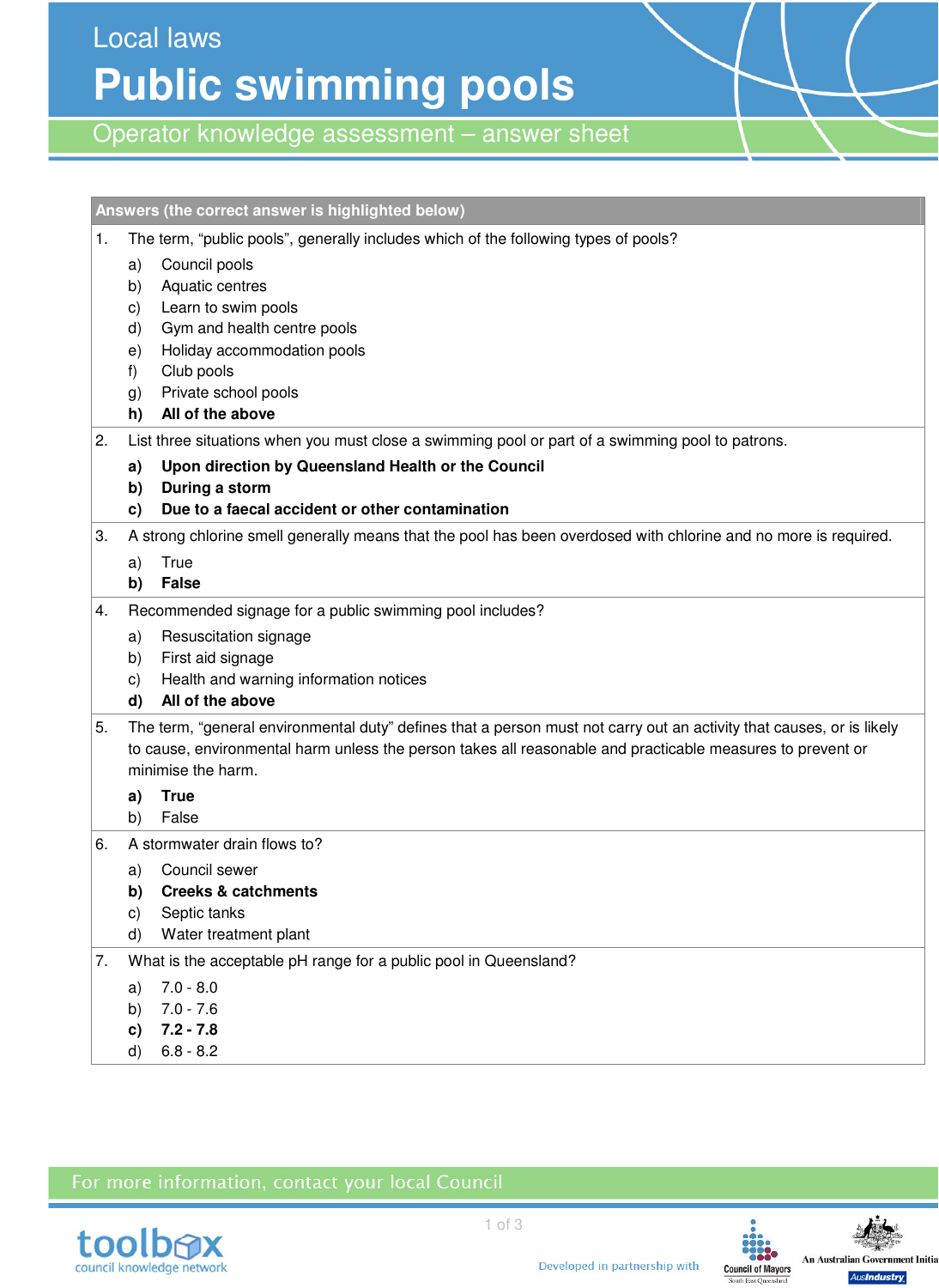## Public swimming pools Operator knowledge assessment – answer sheet

| 8.                 | A public pool operator must have a minimum of the following qualifications?       |                                                                                                                       |  |
|--------------------|-----------------------------------------------------------------------------------|-----------------------------------------------------------------------------------------------------------------------|--|
|                    | a)                                                                                | Life saving qualification                                                                                             |  |
|                    | b)                                                                                | Nationally recognised training and assessment program which is industry based (ie. accredited pool technician         |  |
|                    |                                                                                   | course)                                                                                                               |  |
|                    | C)                                                                                | Degree or diploma in water chemistry                                                                                  |  |
|                    | d)                                                                                | A and B<br>A, B and C                                                                                                 |  |
|                    | e)                                                                                |                                                                                                                       |  |
| 9.                 |                                                                                   | A swimming pool's surroundings and facilities are a potential source of contamination to the water within the pool.   |  |
|                    | a)<br>b)                                                                          | <b>True</b><br>False                                                                                                  |  |
|                    |                                                                                   | 10. Which of the following documents/records are required, as a minimum, to be kept at the site?                      |  |
|                    | a)                                                                                | Health and safety incidents                                                                                           |  |
|                    | b)                                                                                | Water quality monitoring                                                                                              |  |
|                    | C)                                                                                | Copy of approval                                                                                                      |  |
|                    | d)                                                                                | All of the above                                                                                                      |  |
|                    |                                                                                   | 11. The maximum total chlorine level can be no greater than the 1mg/L above the free chlorine level, up to a maximum  |  |
|                    |                                                                                   | of 10mg/L.                                                                                                            |  |
|                    | a)                                                                                | <b>True</b>                                                                                                           |  |
|                    | b)                                                                                | False                                                                                                                 |  |
|                    |                                                                                   | 12. Cyanuric acid can appropriately be used in?                                                                       |  |
|                    | a)<br>b)                                                                          | <b>Outdoor swimming pools</b><br>Indoor non heated swimming pools                                                     |  |
|                    | C)                                                                                | Spas utilising only bromine as a sanitiser                                                                            |  |
|                    | d)                                                                                | All of the above                                                                                                      |  |
|                    | 13. Chemical levels for correct pool water sanitation must be in accordance with? |                                                                                                                       |  |
|                    | a)                                                                                | Equipment manufacturer's specifications                                                                               |  |
|                    | b)                                                                                | Pool shop recommendations                                                                                             |  |
|                    | C)                                                                                | State government guidelines                                                                                           |  |
|                    | d)                                                                                | <b>Council's Local Law</b>                                                                                            |  |
| issued by Council. |                                                                                   | 14. Liquid wastes must not be discharged or released to the sewer system unless there is a trade waste approval       |  |
|                    | a)                                                                                | <b>True</b>                                                                                                           |  |
|                    | b)                                                                                | False                                                                                                                 |  |
|                    |                                                                                   | 15. Name three resources that can assist you in operating a public pool in Queensland?                                |  |
|                    | a)                                                                                | Queensland Health Swimming and Spa Pool Operational and Water Quality Guidelines                                      |  |
|                    | b)<br>C)                                                                          | Royal Life Saving Society of Australia's Guidelines for Safe Pool Operations<br>Local Council website/Toolbox website |  |
|                    |                                                                                   | 16. Supervision of public pools is not required where there is extensive signage and fencing.                         |  |
|                    | a)                                                                                | True                                                                                                                  |  |
|                    | b)                                                                                | <b>False</b>                                                                                                          |  |
|                    |                                                                                   | 17. The required minimum free chlorine levels for spas and swimming pools are the same.                               |  |
|                    | a)                                                                                | True                                                                                                                  |  |
|                    | b)                                                                                | <b>False</b>                                                                                                          |  |